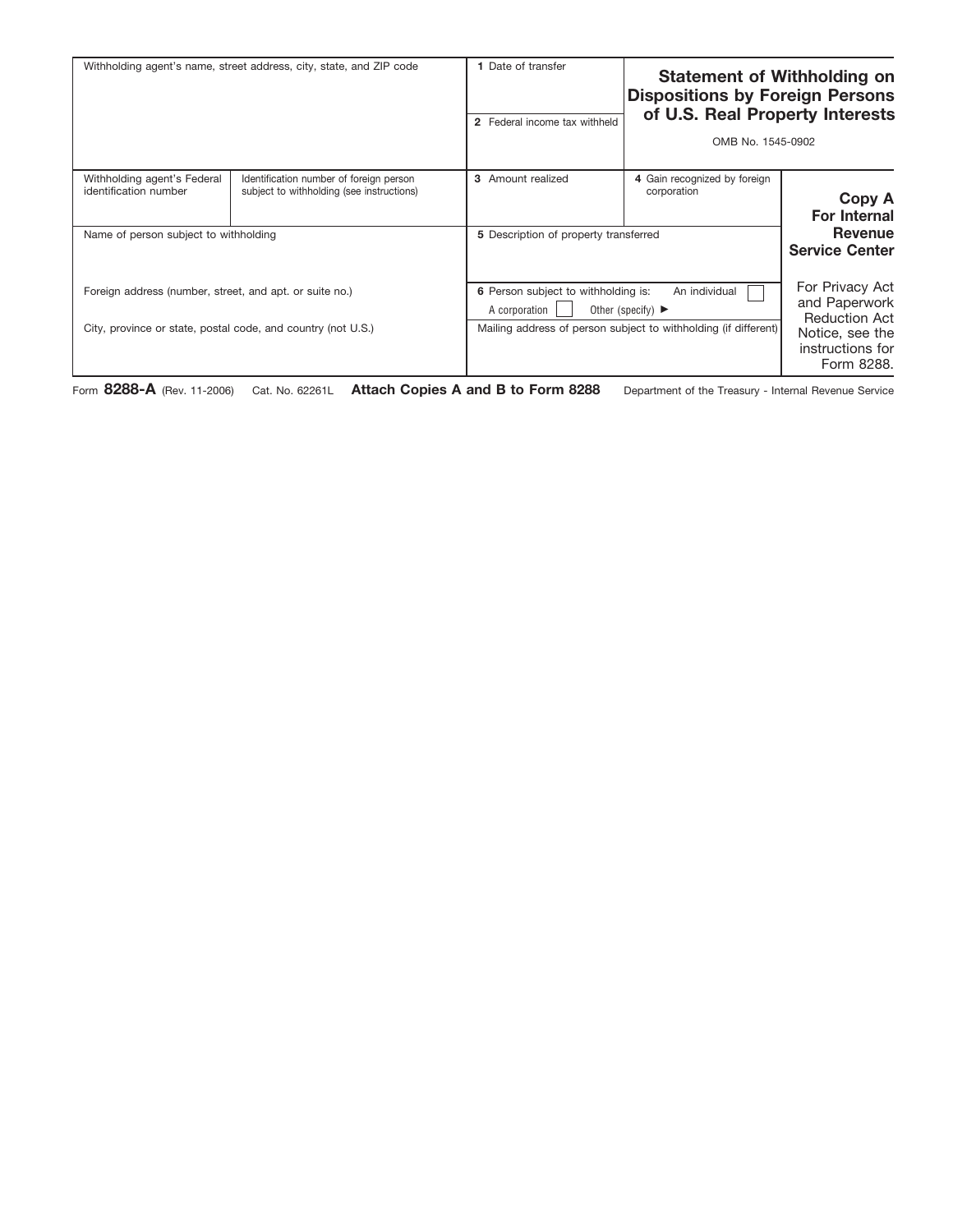| <b>Statement of Withholding on</b>                                            | <b>Dispositions by Foreign Persons</b><br>of U.S. Real Property Interests<br>OMB No. 1545-0902                 | Date of transfer<br>2 Federal income tax withheld | Withholding agent's name, street address, city, state, and ZIP code                  |                                                         |
|-------------------------------------------------------------------------------|----------------------------------------------------------------------------------------------------------------|---------------------------------------------------|--------------------------------------------------------------------------------------|---------------------------------------------------------|
| Copy B<br>Send to<br><b>Internal</b>                                          | 4 Gain recognized by foreign<br>corporation                                                                    | 3 Amount realized                                 | Identification number of foreign person<br>subject to withholding (see instructions) | Withholding agent's Federal<br>identification number    |
| Revenue<br><b>Service Center</b><br>(For Use by<br><b>Person</b>              |                                                                                                                | 5 Description of property transferred             |                                                                                      | Name of person subject to withholding                   |
| Subject to<br><b>Withholding</b> )                                            | 6 Person subject to withholding is:<br>An individual<br>A corporation<br>Other (specify) $\blacktriangleright$ |                                                   |                                                                                      | Foreign address (number, street, and apt. or suite no.) |
| This information is<br>being furnished to<br>the Internal<br>Revenue Service. | Mailing address of person subject to withholding (if different)                                                |                                                   | City, province or state, postal code, and country (not U.S.)                         |                                                         |

Form 8288-A (Rev. 11-2006) **Department of the Treasury - Internal Revenue Service**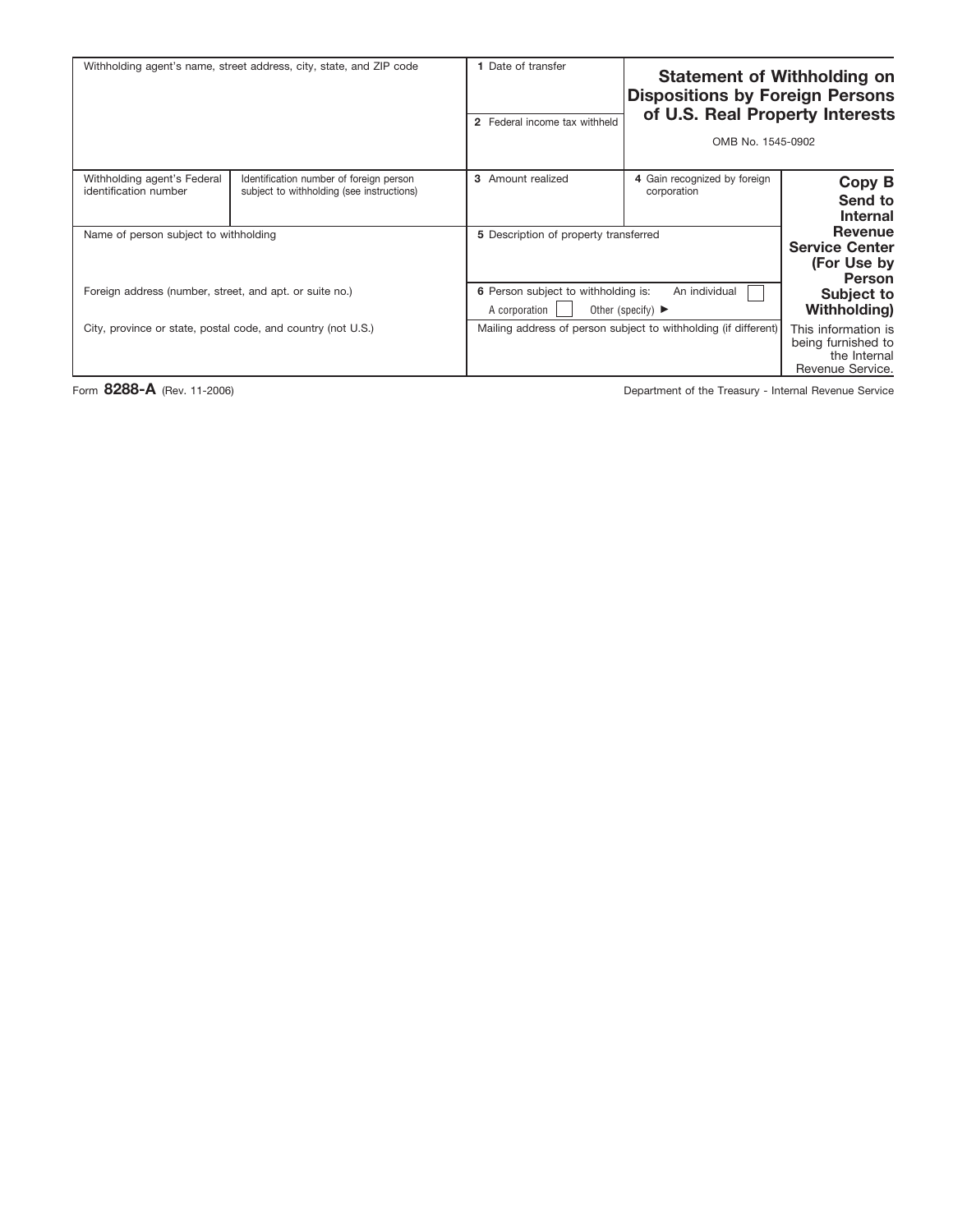## **Instructions for the Person Subject to Withholding**

Generally, if you are a foreign person that disposes of real property located in the United States as seller or transferor, the buyer or other transferee must withhold 10% of the amount realized. Certain foreign interest holders that are beneficiaries or shareholders are subject to federal income tax withholding at a rate of 35%.

You must file a U.S. tax return (Form 1040NR, 1041, 1065, 1065-B, or 1120-F) to report the sale or other disposition as effectively connected with the conduct of a trade or business in the United States. To receive credit for any federal income tax withheld shown in box 2, attach Form 8288-A to your tax return, unless you make a request for early refund. Foreign partnerships, other than publicly traded partnerships, should report the withholding on Form 8804, Annual Return for Partnership Withholding Tax (Section 1446), and attach Form 8288-A. Publicly traded partnerships, and nominees of such partnerships, should use Forms 1042 and 1042-S to report the withholding. See Pub. 515, Withholding of Tax on Nonresident Aliens and Foreign Entities, and Pub. 519, U.S. Tax Guide for Aliens, for more information.

If the amount shown in box 2 is greater than your maximum tax liability, you may apply for an early refund. However, you must still file your tax return when due. To apply for an early refund, you must first get a withholding certificate. No particular form is required for an application for early refund, but it must include the following information in separate paragraphs numbered as shown below:

**1.** Your name, address, and U.S. taxpayer identification number,

**2.** The amount required to be withheld as stated in the withholding certificate issued by the IRS,

**3.** The amount withheld shown in box 2 (attach a copy of this Form 8288-A), and

**4.** The amount to be refunded.

Send your application for a withholding certificate and/or application for early refund to the Director, Philadelphia Service Center, P.O. Box 21086, FIRPTA Unit, Philadelphia, PA 19114-0586. After 2006, send these applications to Ogden Service Center, P.O. Box 409101, Ogden, UT 84409.

See Regulations sections 1.1445-3 and 1.1445-6, Rev. Proc. 2000-35, and Form 8288-B, Application for Withholding Certificate for Dispositions by Foreign Persons of U.S. Real Property Interests, for information about withholding certificates.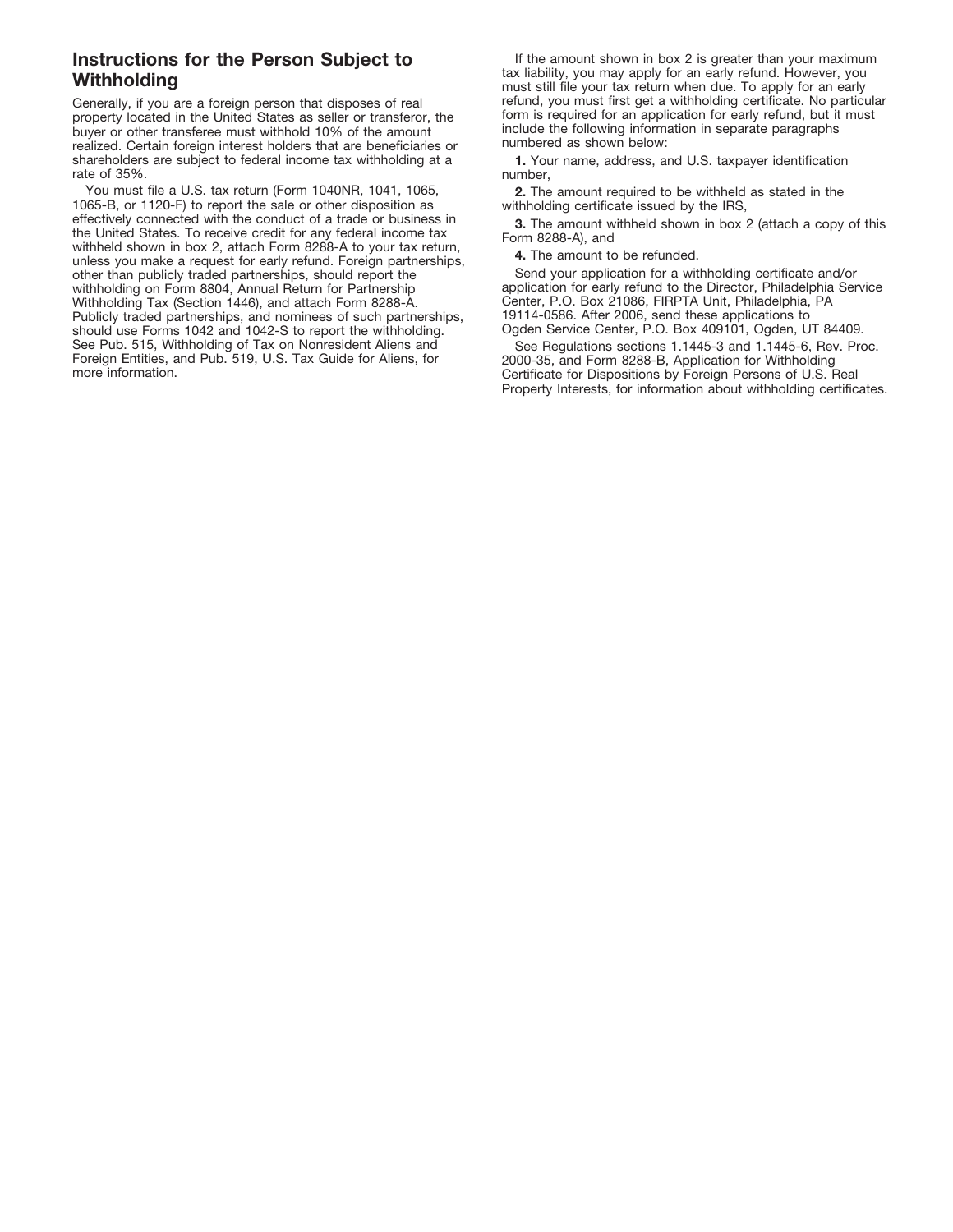| Withholding agent's name, street address, city, state, and ZIP code                                                     |                                                                                      | 1 Date of transfer<br>2 Federal income tax withheld                                                                                                                               | <b>Statement of Withholding on</b><br><b>Dispositions by Foreign Persons</b><br>of U.S. Real Property Interests<br>OMB No. 1545-0902 |                                                                                                                        |
|-------------------------------------------------------------------------------------------------------------------------|--------------------------------------------------------------------------------------|-----------------------------------------------------------------------------------------------------------------------------------------------------------------------------------|--------------------------------------------------------------------------------------------------------------------------------------|------------------------------------------------------------------------------------------------------------------------|
| Withholding agent's Federal<br>identification number<br>Name of person subject to withholding                           | Identification number of foreign person<br>subject to withholding (see instructions) | 3 Amount realized<br>5 Description of property transferred                                                                                                                        | 4 Gain recognized by foreign<br>corporation                                                                                          | Copy C<br>For<br><b>Withholding</b>                                                                                    |
| Foreign address (number, street, and apt. or suite no.)<br>City, province or state, postal code, and country (not U.S.) |                                                                                      | 6 Person subject to withholding is:<br>An individual<br>A corporation<br>Other (specify) $\blacktriangleright$<br>Mailing address of person subject to withholding (if different) |                                                                                                                                      | Agent<br>For Privacy Act<br>and Paperwork<br><b>Reduction Act</b><br>Notice, see the<br>instructions for<br>Form 8288. |

Form 8288-A (Rev. 11-2006) **Keep for your records** Department of the Treasury - Internal Revenue Service